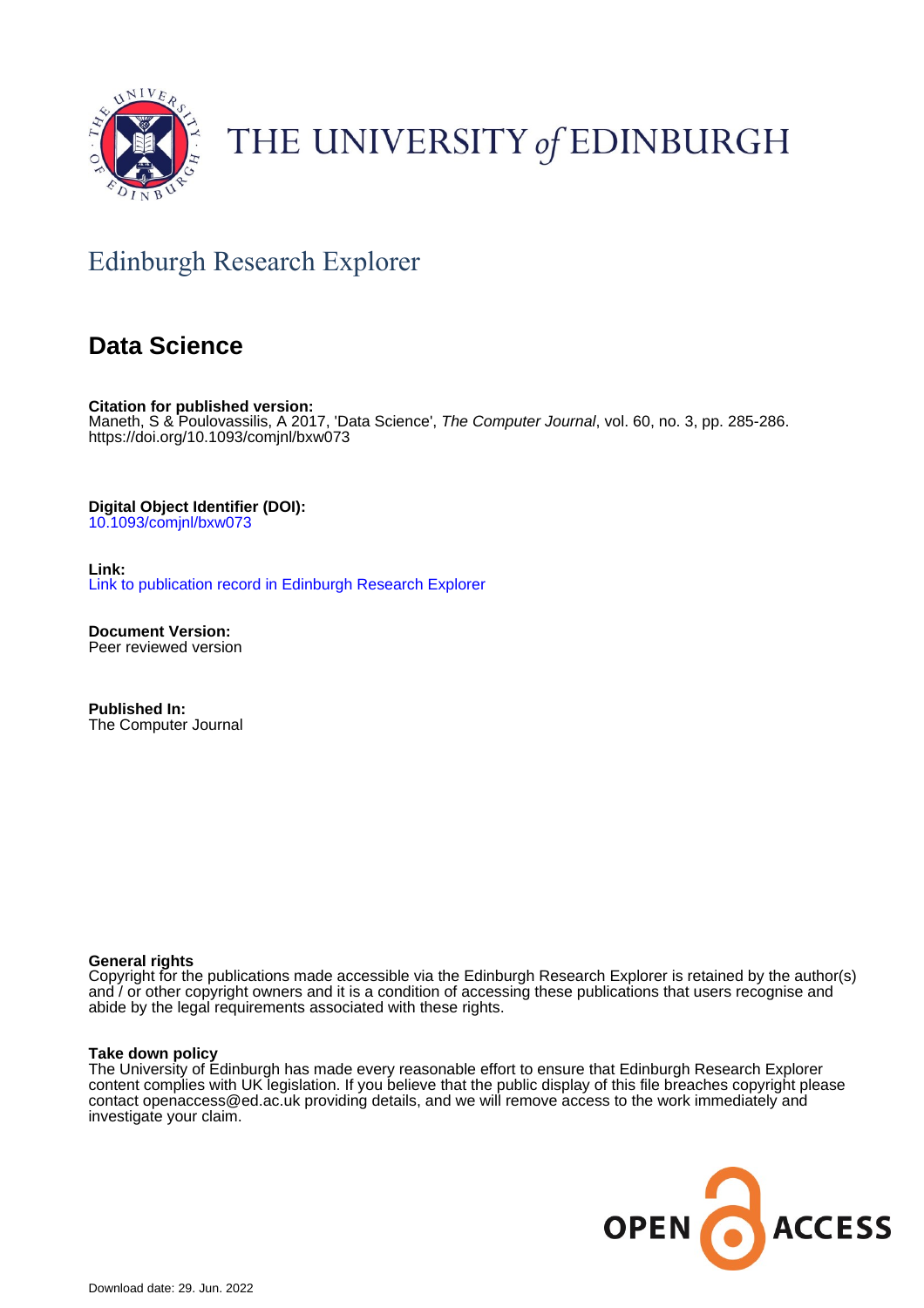# Data Science

# SEBASTIAN MANETH AND ALEXANDRA POULOVASSILIS<sup>1</sup>

 $1$ School of Informatics, University of Edinburgh, Edinburgh EH8 9AB, UK  ${}^{2}$ London Knowledge Lab, Birkbeck, University of London, London WC1E 7HX, UK Email: ap@dcs.bbk.ac.uk

Keywords: Data Science; Network Mappings; Graph Pattern Matching; Database Fragmentation; Event Detection; Transaction Processing; Type Inference; Medical Ontologies

Received 00 January 2016; revised 00 Month 2016

### 1. CONTENT OF THE ISSUE

The articles in this issue are revised and extended versions of selected papers presented at the 30th British International Conference on Databases – BICOD (formerly known as BNCOD) which took place in Edinburgh, UK, on July 6-8, 2015, see [1]. The theme of the BICOD 2015 conference was "Data Science". The field of Data Science concerns techniques for extracting knowledge from diverse data, with a particular focus on "big" data exhibiting " $V$ " attributes such as volume, velocity, variety, value and veracity. The field of data science is becoming increasingly influential in the public, private, and voluntary sectors, with its overarching aim of increasing understanding of services, products, and stakeholders in all areas of human activity. Techniques from data science are being developed and used in applied and interdisciplinary research across the biological, medical and physical sciences, the social sciences, and the arts and humanities.

Key research challenges in data science include: the development of computational techniques that are able to scale to the volumes and varieties of the data generated by web-based, mobile, and pervasive technologies, and to the rate at which data is being produced by large-scale business, social media, and scientific applications; the development of data cleansing, transformation, modelling, analysis, integration, and visualisation tools that allow data scientists to understand and improve the veracity of big data and to extract value from it quickly, easily, and reliably; and ensuring organisations and users data security, privacy and ownership concerns. This special issue describes recent work in addressing some of these challenges.

Yang Cao, Wenfei Fan, and Shuai Ma address the volume aspect of big data in their paper entitled "Virtual Network Mapping in Cloud Computing: A Graph Pattern Matching Approach". Motivated by the need to support dynamically varying workloads over distributed data centres in cloud computing, this article

addresses the problem of automatically mapping a virtual network to a physical network substrate in such a way that the desired capacity, bandwidth, and latency constraints on the virtual network nodes and links are satisfied. The authors explore how this problem can be approached using graph pattern matching techniques, with the virtual network being expressed as a graph pattern and the physical network substrate as a graph. Complexity bounds are derived for different mapping constraints, and simulation experiments are conducted to investigate the practical effectiveness of a range of mapping algorithms.

Lena Wiese, Tim Waage, and Ferdinand Bollwein address both the volume and variety aspects of big data in their paper entitled "A Replication Scheme for Multiple Fragmentations with Overlapping Fragments". Large-scale distributed datasets are fragmented and distributed over multiple servers in order to achieve data locality and faster query processing through parallelisation. In order to further increase locality and to improve fault-tolerance, fragments are typically replicated over multiple servers. In this article, the authors investigate efficient replication procedures in cases when there are several fragmentations of the same database table, motivating this through the scenario of query relaxation where it may be advantageous to materialise different clusterings of the data so as to efficiently support queries that are being relaxed with respect to different attributes. Support for query relaxation is desirable in settings where the data is complex and heterogeneous, such that the user may not be fully familiar with its structure and may find it hard to pose queries that exactly match the users information seeking requirements.

Andreas Weiler, Michael Grossniklaus, and Marc H. Scholl address the volume and velocity aspects of big data in their paper entitled "Design and Analysis of Measures to Evaluate Event Detection Techniques for Twitter Data Streams". The authors present a framework for automatically evaluating different event detection techniques over Twitter data